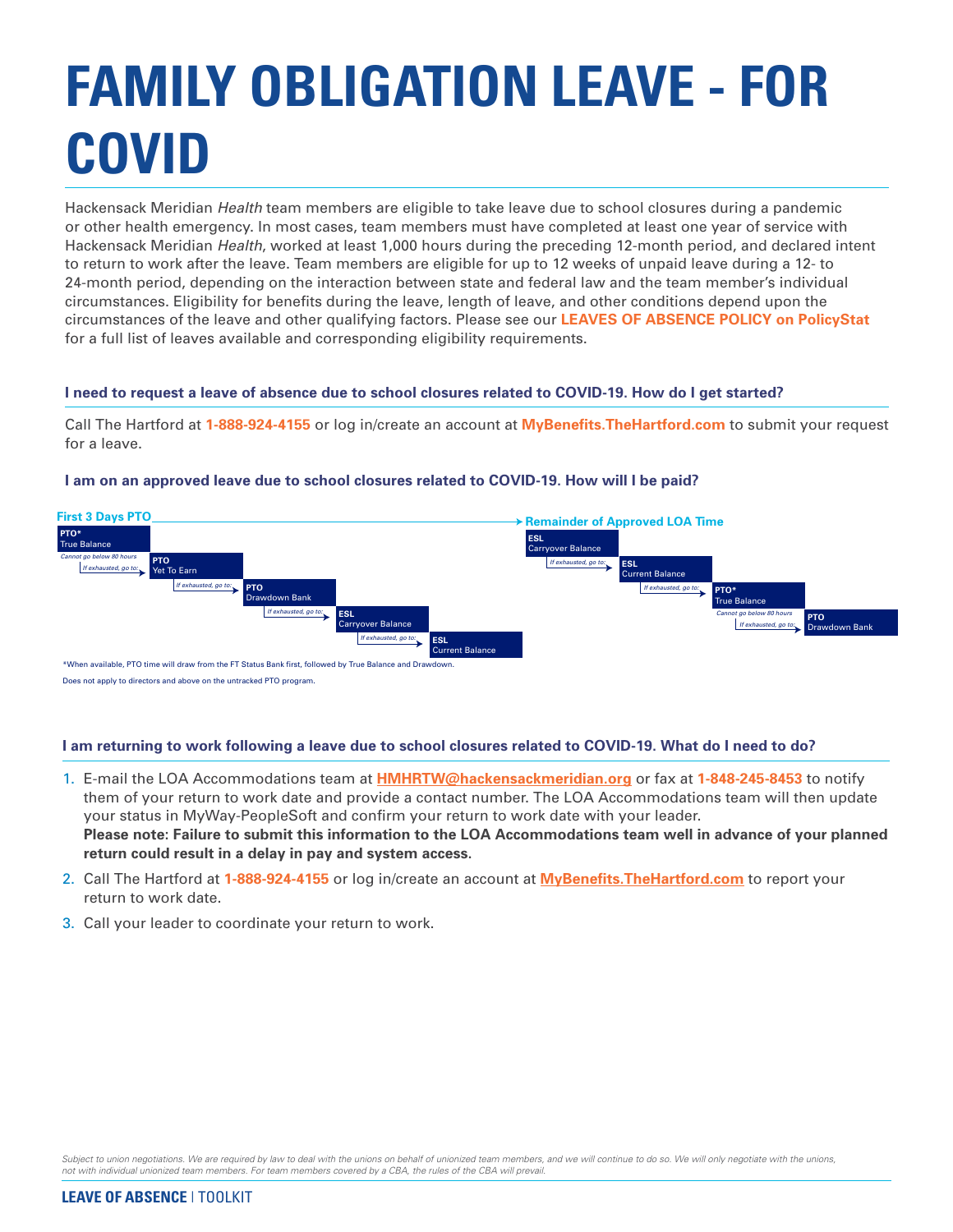**APPENDIX**